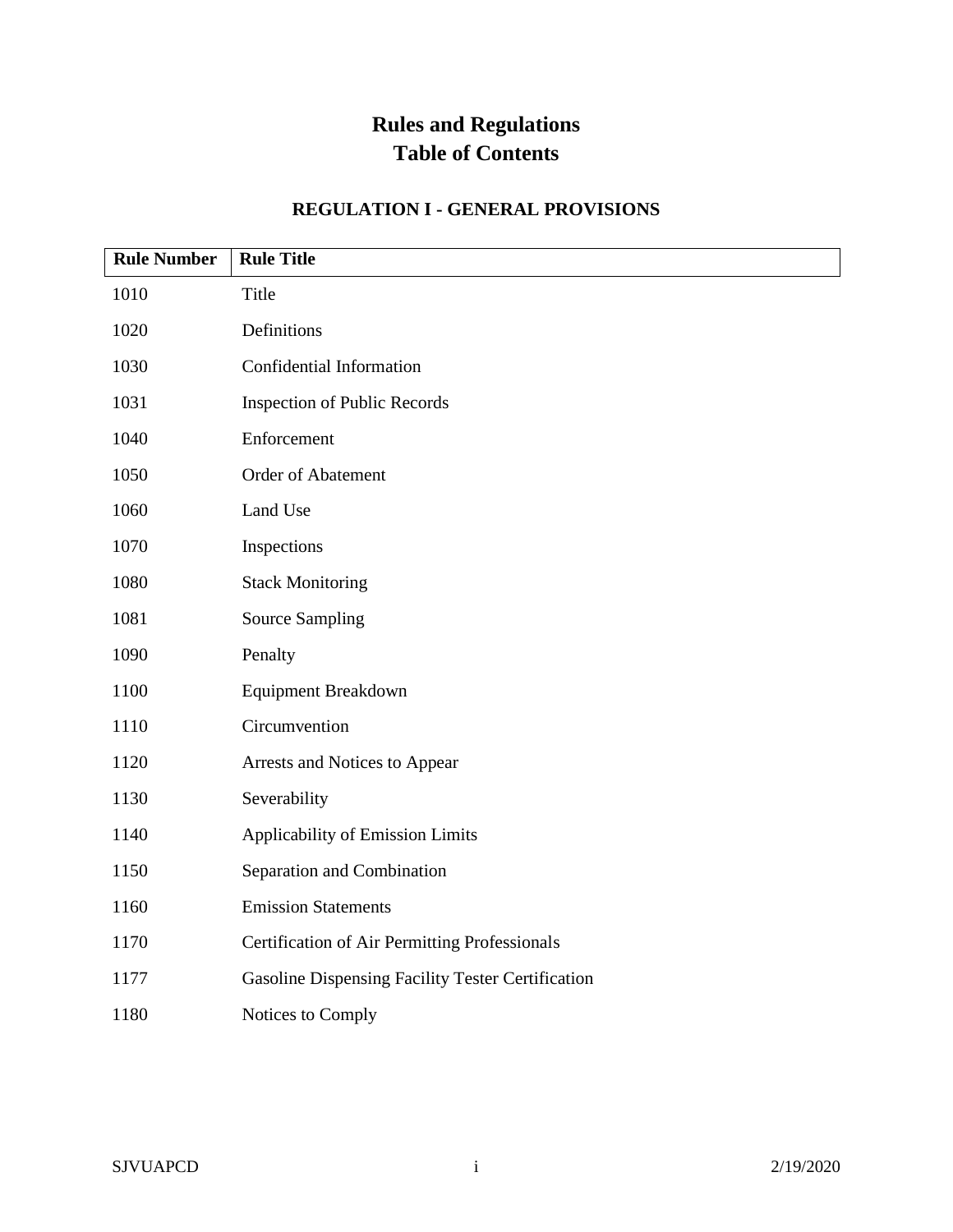#### **REGULATION II – PERMITS**

| <b>Rule Number</b> | <b>Rule Title</b>                                                           |
|--------------------|-----------------------------------------------------------------------------|
| 2010               | Permits Required                                                            |
| 2020               | Exemptions                                                                  |
| 2021               | <b>Experimental Research Operations</b>                                     |
| 2031               | <b>Transfer of Permits</b>                                                  |
| 2040               | Applications                                                                |
| 2050               | <b>Cancellation of Application</b>                                          |
| 2070               | <b>Standards for Granting Applications</b>                                  |
| 2080               | <b>Conditional Approval</b>                                                 |
| 2092               | <b>Standards for Permits to Operate</b>                                     |
| 2201               | New and Modified Stationary Source Review Rule                              |
| 2250               | Permit-Exempt Equipment Registration                                        |
| 2260               | Registration Requirements for Equipment Subject to California's Oil and Gas |
|                    | Regulation                                                                  |
| 2280               | Portable Equipment Registration                                             |
| 2301               | <b>Emission Reduction Credit Banking</b>                                    |
| 2302               | <b>Community Bank</b>                                                       |
| 2303               | <b>Mobile Source Emission Reduction Credits</b>                             |
| 2410               | Prevention of Significant Deterioration                                     |
| 2520               | <b>Federally Mandated Operating Permits</b>                                 |
| 2530               | Federally Enforceable Potential to Emit                                     |
| 2540               | Acid Rain Program                                                           |
| 2550               | Federally Mandated Preconstruction Review for Major Sources of Air Toxics   |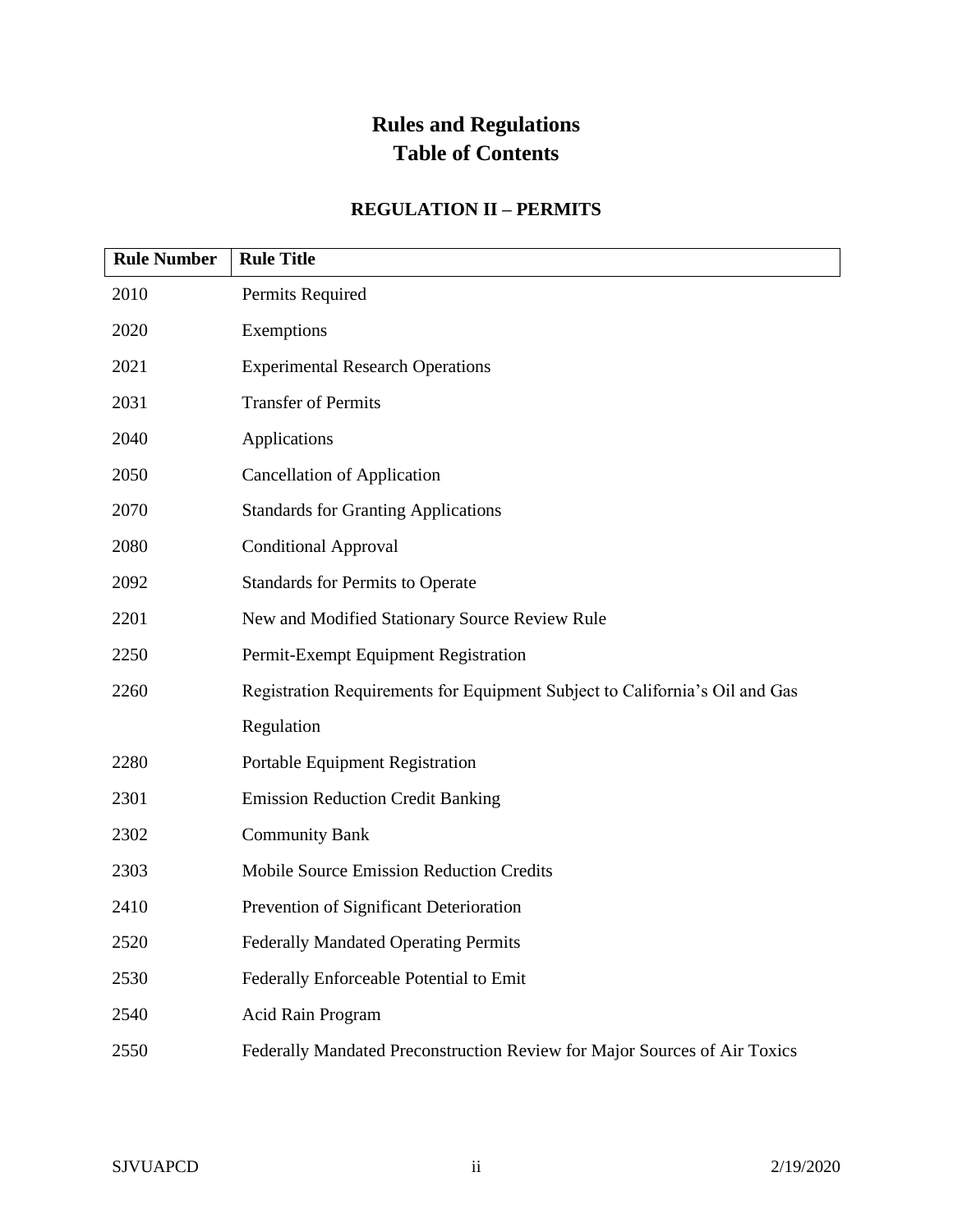#### **REGULATION III – FEES**

| <b>Rule Number</b> | <b>Rule Title</b>                                                               |
|--------------------|---------------------------------------------------------------------------------|
| 3010               | Permit Fee                                                                      |
| 3020               | Permit Fee Schedules                                                            |
| 3030               | <b>Hearing Board Fees</b>                                                       |
| 3040               | Agricultural/Open Burning Fees                                                  |
| 3050               | <b>Asbestos Removal Fees</b>                                                    |
| 3060               | <b>Emission Reduction Credit Banking Fee</b>                                    |
| 3070               | <b>Other Charges</b>                                                            |
| 3100               | California Environmental Quality Act Fee                                        |
| 3110               | <b>Air Toxics Fees</b>                                                          |
| 3120               | Regulation VIII Alternative Compliance Plan Review Fee                          |
| 3135               | Dust Control Plan Fee                                                           |
| 3140               | Fees for Certification of Air Permitting Professionals                          |
| 3147               | Fees for Certification of Gasoline Dispensing Facility Testers                  |
| 3150               | Fees for Portable Equipment Registration                                        |
| 3155               | Permit-Exempt Equipment Registration Fees                                       |
| 3156               | Fees for Equipment Subject to Rule 2260 Registration Requirements for Equipment |
|                    | Subject to California's Oil and Gas Regulation                                  |
| 3160               | Prescribed Burning Fee                                                          |
| 3170               | Federally Mandated Ozone Nonattainment Fee                                      |
| 3180               | Administrative Fee for Indirect Source Review                                   |
| 3190               | <b>Conservation Management Practices Plan Fee</b>                               |
| 3200               | Petroleum Refinery Community Air Monitoring Fees                                |
| 3901               | Fees for Registration of Wood Burning Heaters                                   |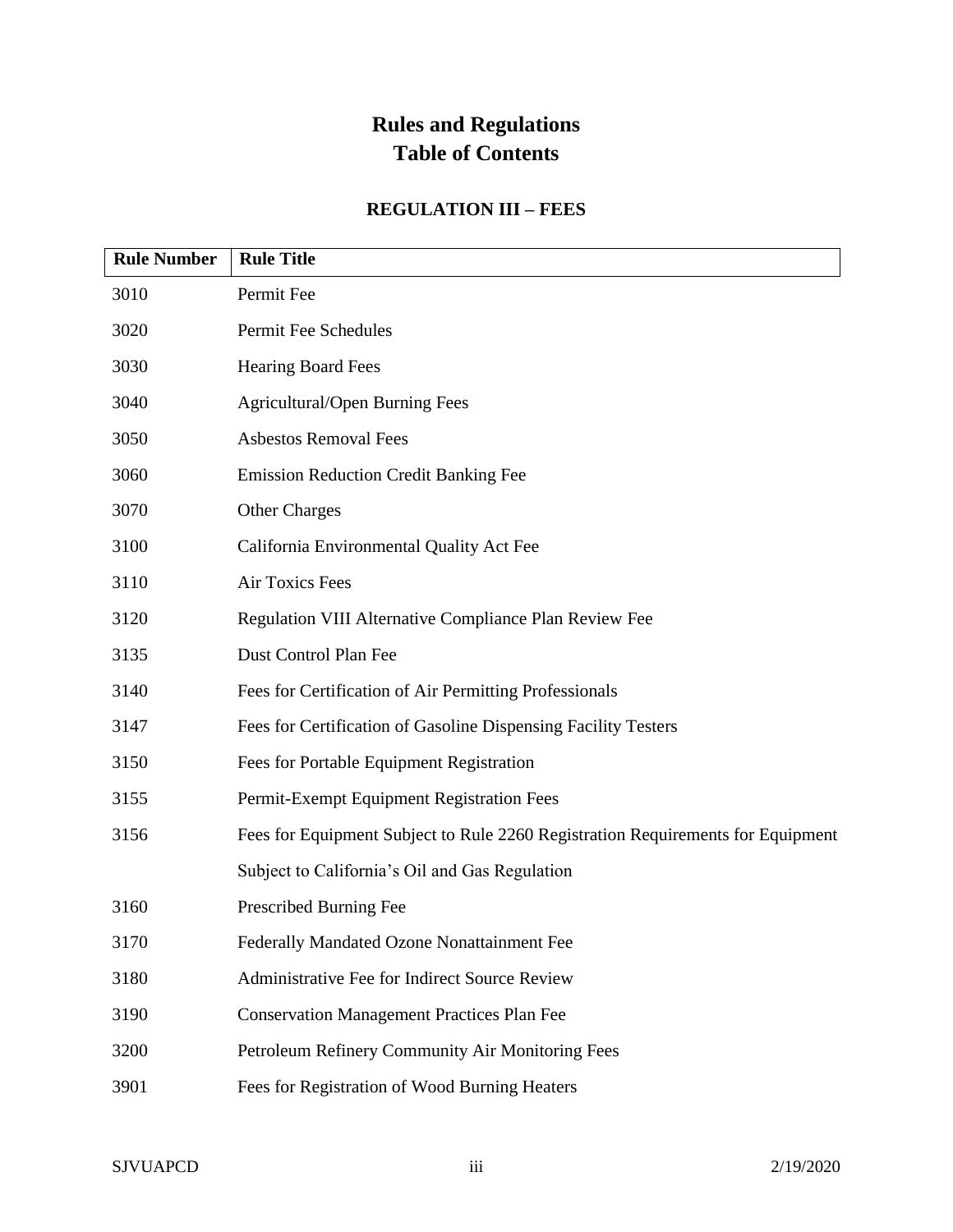#### **REGULATION IV – PROHIBITIONS**

| <b>Rule Number</b> | <b>Rule Title</b>                                                     |
|--------------------|-----------------------------------------------------------------------|
| 4001               | <b>New Source Performance Standards</b>                               |
| 4002               | National Emission Standards for Hazardous Air Pollutants              |
| 4101               | <b>Visible Emissions</b>                                              |
| 4102               | Nuisance                                                              |
| 4103               | Open Burning                                                          |
| 4104               | <b>Reduction of Animal Matter</b>                                     |
| 4105               | Commercial Offsite Multiuser Hazardous Waste and Nonhazardous Waste   |
|                    | <b>Disposal Facilities</b>                                            |
| 4106               | Prescribed Burning and Hazard Reduction Burning                       |
| 4201               | <b>Particulate Matter Concentration</b>                               |
| 4202               | <b>Particulate Matter Emission Rate</b>                               |
| 4203               | Particulate Matter Emissions from Incineration of Combustible Refuse  |
| 4204               | <b>Cotton Gins</b>                                                    |
| 4301               | <b>Fuel Burning Equipment</b>                                         |
| 4302               | <b>Incinerator Burning</b>                                            |
| 4303               | <b>Orchard Heaters</b>                                                |
| 4304               | Equipment Tuning Procedure for Boilers, Steam Generators, and Process |
|                    | Heaters                                                               |
| 4305               | Boilers, Steam Generators, and Process Heaters - Phase 2              |
| 4306               | Boilers, Steam Generators, and Process Heaters - Phase 3              |
| 4307               | Boilers, Steam Generators, and Process Heaters – 2.0 MMBtu/hr to 5.0  |
|                    | MMBtu/hr                                                              |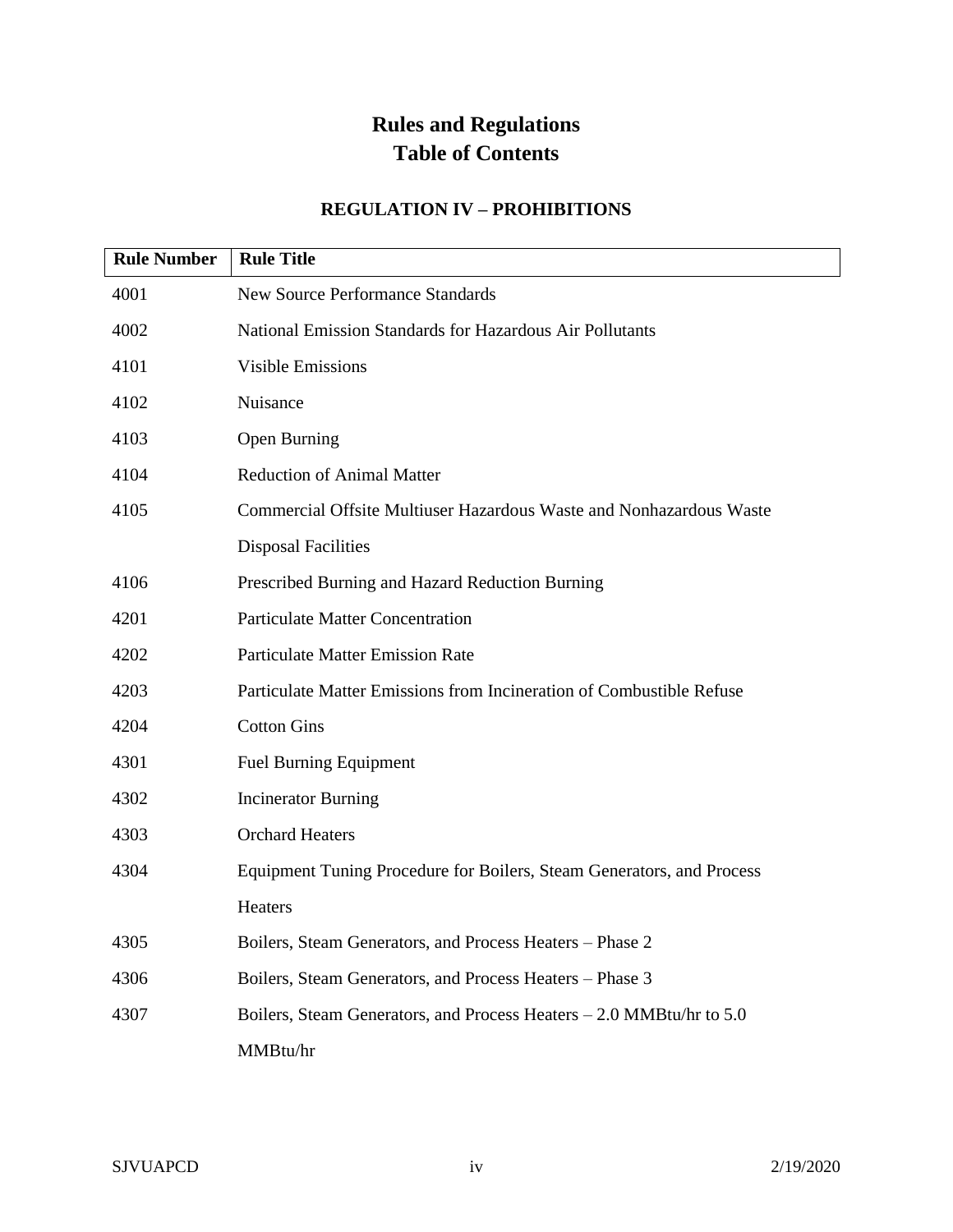| 4308 | Boilers, Steam Generators, and Process Heaters – 0.075 MMBtu/hr to 2.0      |
|------|-----------------------------------------------------------------------------|
|      | MMBtu/hr                                                                    |
| 4309 | Dryers, Dehydrators and Ovens                                               |
| 4311 | Flares                                                                      |
| 4313 | Lime Kilns                                                                  |
| 4320 | Advanced Emission Reduction Options for Boilers, Steam Generators, and      |
|      | Process Heaters Greater than 5.0 MMBtu/hr                                   |
| 4351 | Boilers, Steam Generators, and Process Heaters - Reasonably Available       |
|      | <b>Control Technology</b>                                                   |
| 4352 | Solid Fuel Fired Boilers, Steam Generators and Process Heaters              |
| 4354 | <b>Glass Melting Furnaces</b>                                               |
| 4401 | <b>Steam-Enhanced Crude Oil Production Wells</b>                            |
| 4402 | <b>Crude Oil Production Sumps</b>                                           |
| 4404 | Heavy Oil Test Station - Kern County                                        |
| 4405 | Oxides of Nitrogen Emissions from Existing Steam Generators Used in         |
|      | Thermally Enhanced Oil Recovery - Central and Western Kern County Fields    |
| 4406 | Sulfur Compounds from Oilfield Steam Generators - Kern County               |
| 4407 | <b>In-Situ Combustion Well Vents</b>                                        |
| 4408 | <b>Glycol Dehydration Systems</b>                                           |
| 4409 | Components at Light Crude Oil Production Facilities, Natural Gas Production |
|      | Facilities, and Natural Gas Processing Facilities                           |
| 4453 | Refinery Vacuum Producing Devices or Systems                                |
| 4454 | Refinery Process Unit Turnaround                                            |
| 4455 | Components at Refineries, Gas Processing Facilities, and Chemical Plants    |
| 4460 | Petroleum Refinery Fence-Line Air Monitoring                                |
| 4501 | Alternate Compliance For Best Available Retrofit Control Technology         |
|      | (BARCT)                                                                     |
| 4550 | <b>Conservation Management Practices</b>                                    |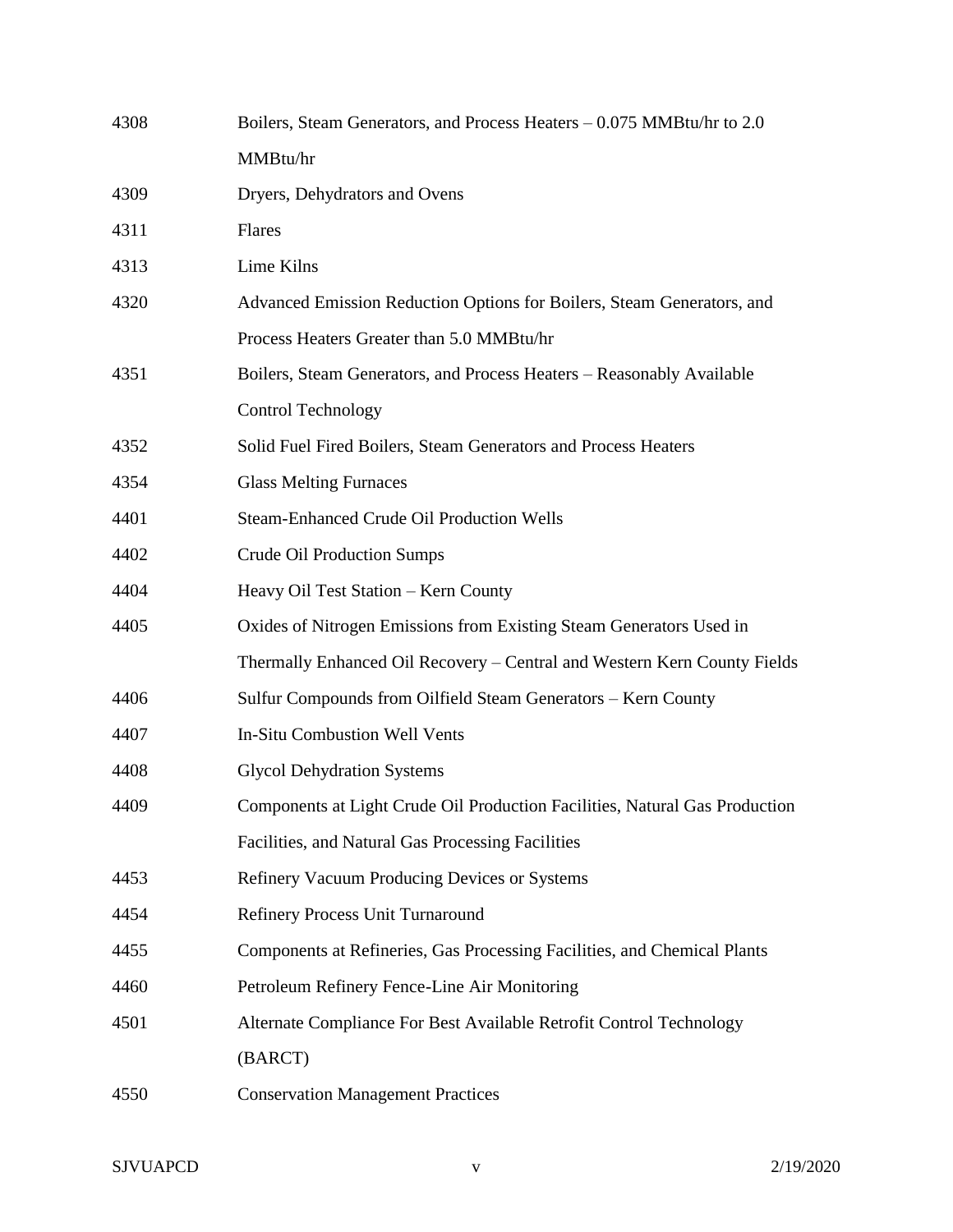| 4565 | Biosolids, Animal Manure, and Poultry Litter Operations                      |
|------|------------------------------------------------------------------------------|
| 4566 | <b>Organic Material Composting Operations</b>                                |
| 4570 | <b>Confined Animal Facilities</b>                                            |
| 4601 | <b>Architectural Coatings</b>                                                |
| 4602 | Motor Vehicle Assembly Coatings                                              |
| 4603 | Surface Coating of Metal Parts and Products, Plastic Parts and Products, and |
|      | <b>Pleasure Crafts</b>                                                       |
| 4604 | Can and Coil Coating Operations                                              |
| 4605 | Aerospace Assembly and Component Coating Operations                          |
| 4606 | Wood Products and Flat Wood Paneling Products Coating Operations             |
| 4607 | Graphic Arts and Paper, Film, Foil and Fabric Coating                        |
| 4610 | <b>Glass Coating Operations</b>                                              |
| 4612 | Motor Vehicle and Mobile Equipment Coating Operations                        |
| 4621 | Gasoline Transfer into Stationary Storage Containers, Delivery Vessels, and  |
|      | <b>Bulk Plants</b>                                                           |
| 4622 | Gasoline Transfer into Motor Vehicle Fuel Tanks                              |
| 4623 | Storage of Organic Liquids                                                   |
| 4624 | Transfer of Organic Liquid                                                   |
| 4625 | <b>Wastewater Separators</b>                                                 |
| 4641 | Cutback, Slow Cure, and Emulsified Asphalt, Paving and Maintenance           |
|      | Operations                                                                   |
| 4642 | Solid Waste Disposal Sites                                                   |
| 4651 | Soil Decontamination Operations                                              |
| 4652 | Coatings and Ink Manufacturing                                               |
| 4653 | Adhesives and Sealants                                                       |
| 4661 | <b>Organic Solvents</b>                                                      |
| 4662 | <b>Organic Solvent Degreasing Operations</b>                                 |
| 4663 | Organic Solvent Cleaning, Storage, and Disposal                              |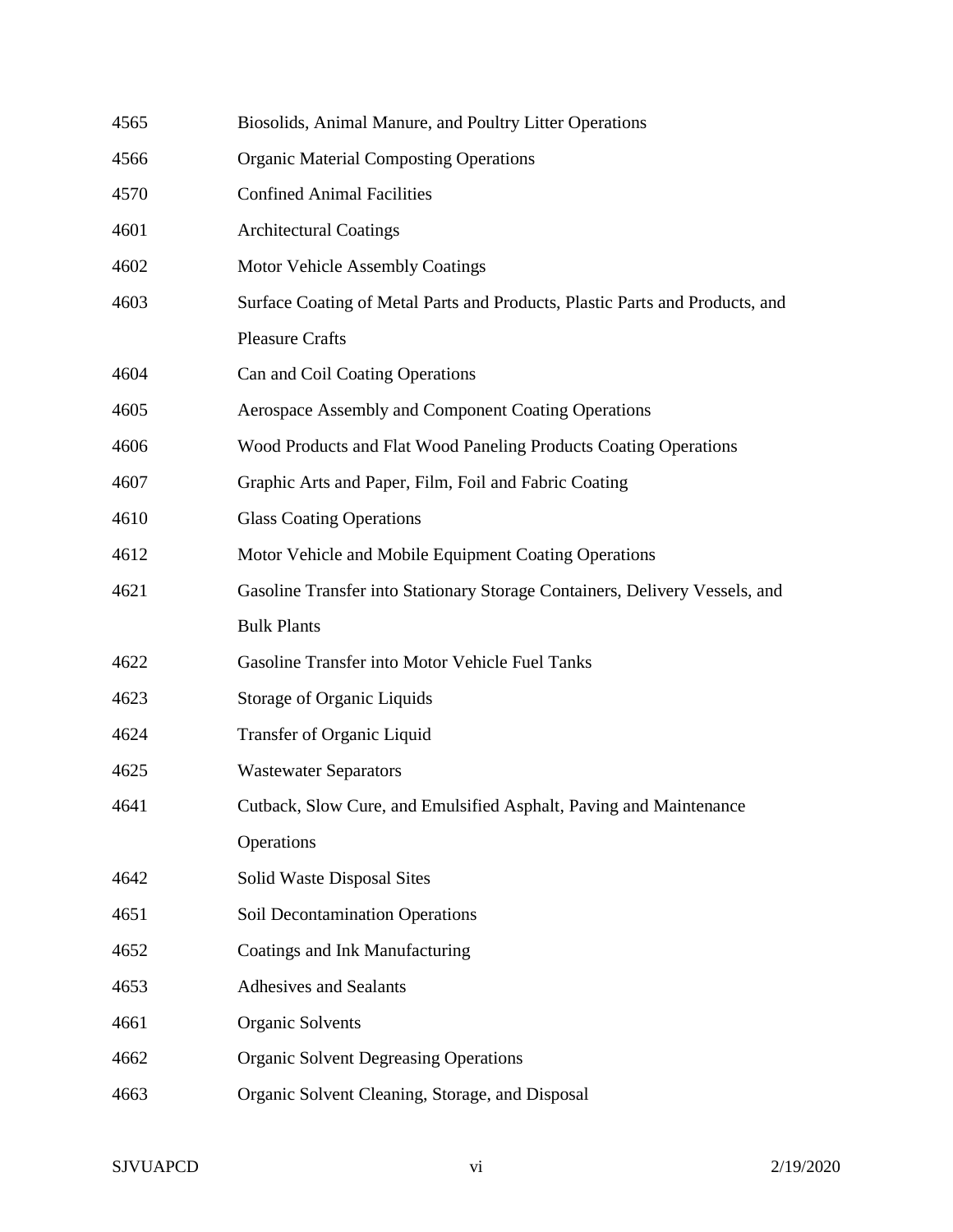| 4672 | <b>Petroleum Solvent Dry Cleaning Operations</b>                    |
|------|---------------------------------------------------------------------|
| 4681 | <b>Rubber Tire Manufacturing</b>                                    |
| 4682 | Polystyrene, Polyethylene, and Polypropylene Products Manufacturing |
| 4684 | <b>Polyester Resin Operations</b>                                   |
| 4691 | <b>Vegetable Oil Processing Operations</b>                          |
| 4692 | <b>Commercial Charbroiling</b>                                      |
| 4693 | <b>Bakery Ovens</b>                                                 |
| 4694 | Wine Fermentation and Storage Tanks                                 |
| 4695 | Brandy Aging and Wine Aging Operations                              |
| 4701 | Internal Combustion Engines - Phase 1                               |
| 4702 | <b>Internal Combustion Engines</b>                                  |
| 4703 | <b>Stationary Gas Turbines</b>                                      |
| 4801 | <b>Sulfur Compounds</b>                                             |
| 4802 | Sulfuric Acid Mist                                                  |
| 4901 | Wood Burning Fireplaces and Wood Burning Heaters                    |
| 4902 | <b>Residential Water Heaters</b>                                    |
| 4905 | Natural Gas-fired, Fan-type Central Furnaces                        |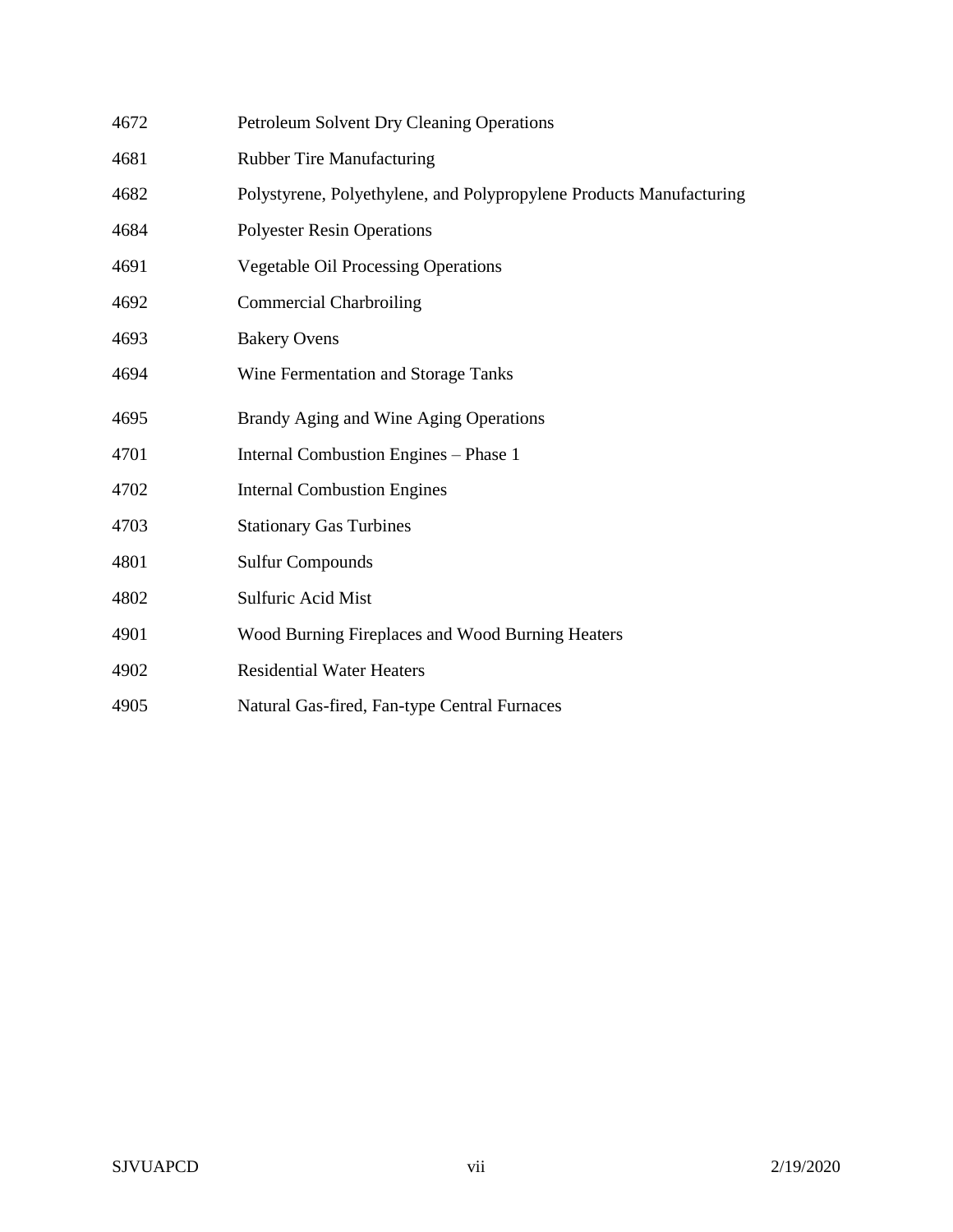### **REGULATION V – PROCEDURE BEFORE THE HEARING BOARD**

| <b>Rule Number</b> | <b>Rule Title</b>                          |
|--------------------|--------------------------------------------|
| 5010               | General                                    |
| 5020               | <b>Filing Petitions</b>                    |
| 5030               | <b>Contents of Petitions</b>               |
| 5040               | <b>Petitions for Variances</b>             |
| 5050               | <b>Compliance Schedule</b>                 |
| 5060               | Appeal from Denial or Conditional Approval |
| 5070               | Failure to Comply with Rules               |
| 5080               | Answers                                    |
| 5090               | Dismissal of Petition                      |
| 5100               | Place of Hearing                           |
| 5110               | Notice of Hearing                          |
| 5120               | Evidence                                   |
| 5130               | <b>Preliminary Matters</b>                 |
| 5140               | <b>Official Notice</b>                     |
| 5150               | Continuances                               |
| 5160               | Decision                                   |
| 5170               | <b>Effective Date of Decision</b>          |
| 5180               | Lack of Permit                             |
| 5190               | <b>Superior Court Actions</b>              |
| 5200               | <b>Emergency Variance</b>                  |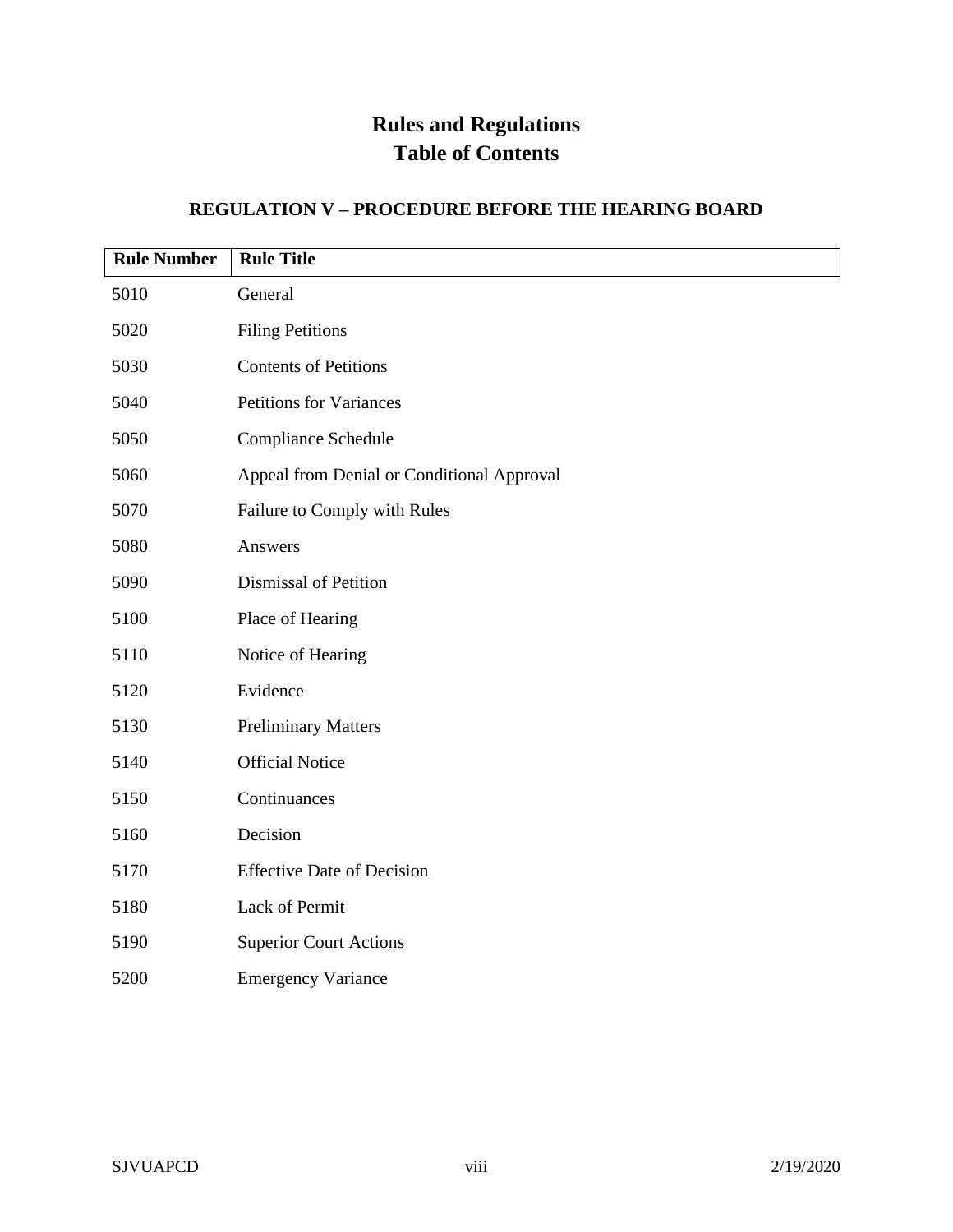### **REGULATION VI – AIR POLLUTION EMERGENCY CONTINGENCY PLAN**

| <b>Rule Number</b> | <b>Rule Title</b>                                                      |
|--------------------|------------------------------------------------------------------------|
| 6010               | <b>General Statement</b>                                               |
| 6020               | <b>Applicable Areas</b>                                                |
| 6030               | Episode Criteria Levels                                                |
| 6040               | <b>Episode Stages</b>                                                  |
| 6050               | Division of Responsibility                                             |
| 6060               | <b>Administration of Emergency Program</b>                             |
| 6070               | Advisory of High Air Pollution Potential                               |
| 6080               | Declaration of Episode                                                 |
| 6081               | Episode Action - Health Advisory                                       |
| 6090               | Episode Action Stage 1 (Health Advisory – Alert)                       |
| 6100               | Episode Action Stage 2 (Warning)                                       |
| 6110               | Episode Action Stage 3 (Emergency)                                     |
| 6120               | <b>Episode Termination</b>                                             |
| 6130               | <b>Stationary Source Curtailment Plans and Traffic Abatement Plans</b> |
| 6140               | Episode Abatement Plan                                                 |
| 6150               | Enforcement                                                            |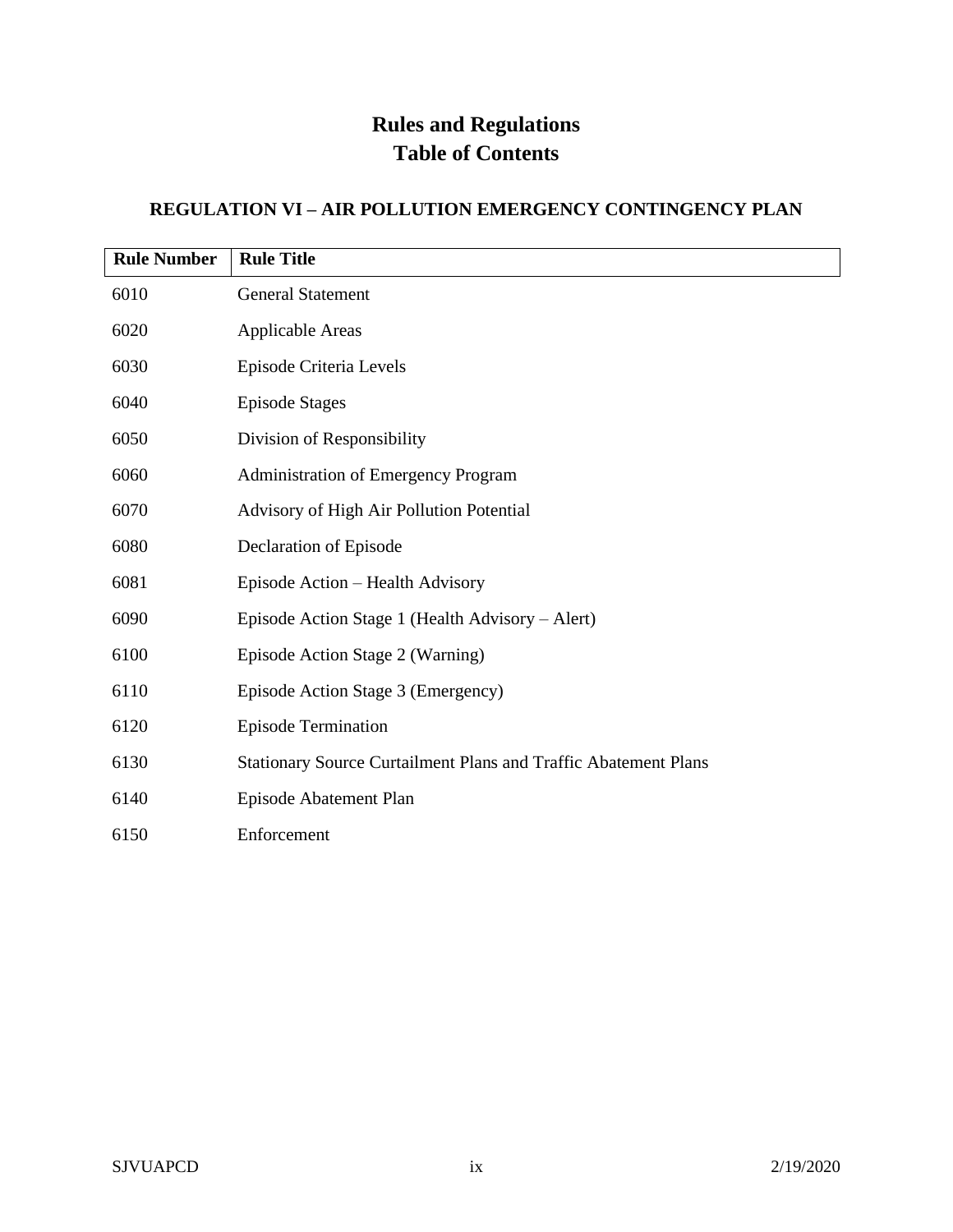#### **REGULATION VII – TOXIC AIR POLLUTANTS**

| <b>Rule Number</b> | <b>Rule Title</b>                                       |
|--------------------|---------------------------------------------------------|
| 7011               | Chromium Plating and Chromic Acid Anodizing Facilities  |
| 7012               | Hexavalent Chromium – Cooling Towers                    |
| 7021               | Ethylene Oxide – Sterilizers and Aerators               |
| 7031               | Dioxin – Medical Waste Incinerators                     |
| 7041               | Fluorides – Phosphoric Acid Plants                      |
| 7050               | Asbestos-Containing Material for Surfacing Applications |
| 7060               | Toxic Metals from Non-Ferrous Metal Melting             |
| 7070               | Perchloroethylene from Dry Cleaning Operations          |

 $\overline{\phantom{a}}$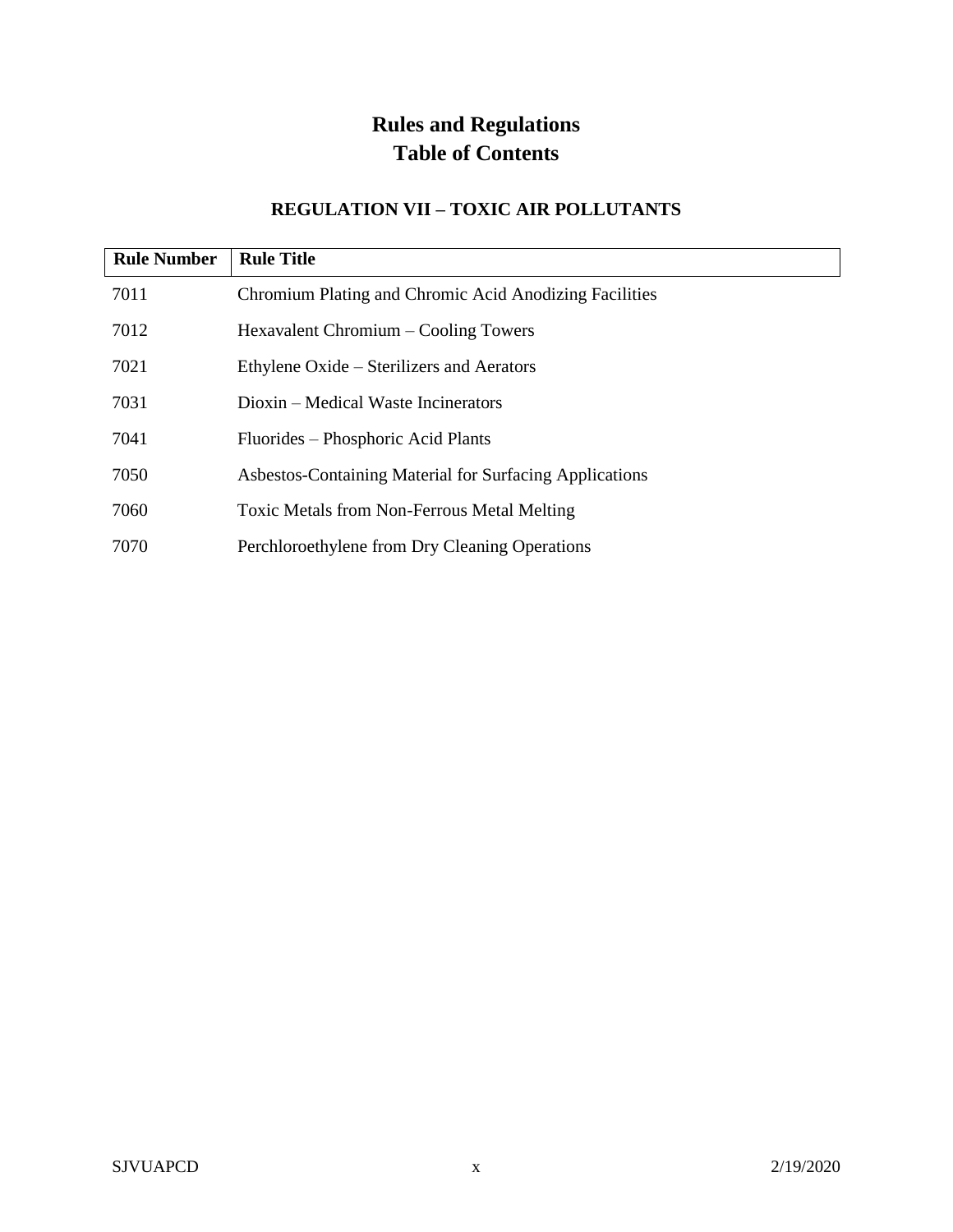#### **REGULATION VIII – FUGITIVE PM10 PROHIBITIONS**

| <b>Rule Number</b> | <b>Rule Title</b>                                                       |
|--------------------|-------------------------------------------------------------------------|
| 8011               | <b>General Requirements</b>                                             |
| 8021               | Construction, Demolition, Excavation, Extraction, And Other Earthmoving |
|                    | Activities                                                              |
| 8031               | <b>Bulk Materials</b>                                                   |
| 8041               | <b>Carryout and Trackout</b>                                            |
| 8051               | Open Areas                                                              |
| 8061               | Paved and Unpaved Roads                                                 |
| 8071               | <b>Unpaved Vehicle/Equipment Traffic Areas</b>                          |
| 8081               | <b>Agricultural Sources</b>                                             |